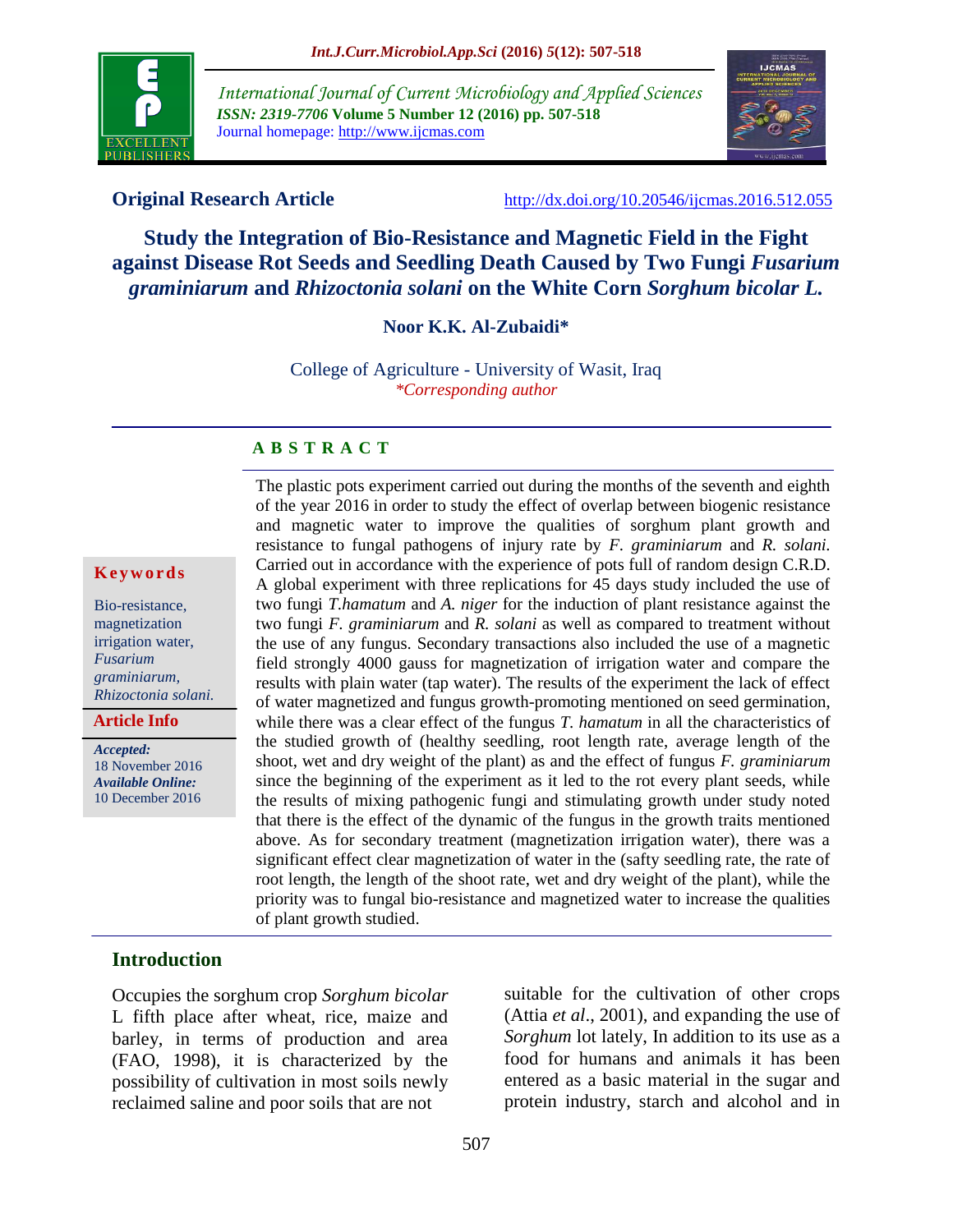the papers and dyes industry, and because of this expansion increased the cultivated him space in the world until it reached more than 40 million hectares (FAO, 2008), In spite of all the advantages enjoyed by the crop's multiple uses and aspects, the cultivation in Iraq is still limited and confined to the side of the feed only, and that of the most important reasons for this is the low productivity of local varieties because of the failure to maintain the purity and for reasons related to the operations of the soil and crop service, which led to the reluctance of farmers for cultivation (Kubaisi, 2001), The continuation of the farmer or producer to follow the traditional methods in the cultivation of this crop, leading to obtaining the amount of production and revenue are close and similar in each growing season or agricultural years, so the introduction of the cultivation methods of modern Lori reduce the cost of the size and the increased revenue may encourage the farmer to this cultivation crop, as it has emerged in recent years technical magnetic Commonly used in various areas of life such as industry (Szkatula *et al*., 2002), and in improving water and sterilized (Starmer, 1996) also used magnetic technology in the health and medical purposes (Nasser, 2006).

It tended some recent studies in the field of agriculture to employ this technique for the purpose of treatment and improve some properties of the soil (Jawdhiree, 2006), and improve plant productivity and increased growth (Fahd *et al*., 2005; Hasan *et al*., 2005; Kaabi, 2006), Even reached employed in the reduction of mycotoxins (Salumee, 2007), also (Vasilevski, 2003) Noting there are road use Biophysical Methods in agriculture can achieve an increase in seed germination by 20% - 30% and increase economic winning by 10% - 50% and increase the spread of the roots of 24% and to increase the ability of the plant to various

stresses bearing and minimize the use of fertilizers by 10% - 15 %, and reduce the use of pesticides and the contamination of groundwater and reduce production costs.

In the area of plant protection and control of plant diseases, the studies in this area is still limited, if not non-existent originally,. Therefore, this study was designed to detect potential impact of the overlap between the biological resistance and technical magnetic in the inhibition of fungi that cause disease rot seeds and seedlings die corn white rate by *F. graminiarum* and *R. solani*.

## **Materials and Methods**

## **Prepare a vaccine fungus used in the study**

In this study, the use of two pathogenic fungi *Fusarium graminiarum*, *Rhizoctonia solani* and The two fungi motivators for growth *Trichoderma hamatum* and *Aspergillus niger*, The vaccine preparation fungus mentioned planted in the center of media P.D.A. (Potato Dextrose Agar) genitive antibiotic Chloramphenicole by 250 mg / L before intransigence by five dishes each dishes, all of which were incubated in the incubator at a temperature of  $25 \pm 2$  for five days.

### **Magnetization process water irrigation system and the creation of magnetized water**

Conducted magnetization process water user in this study using a magnetic device with the intensity of 4000 gauss, Magnetic intensity was measured by a device Gaussmeter product by the company Hirst Magnetic Instrument LTD under serial number 4977 GM, in the Ministry of Science and Technology, Department of Technology and Water Treatment. Water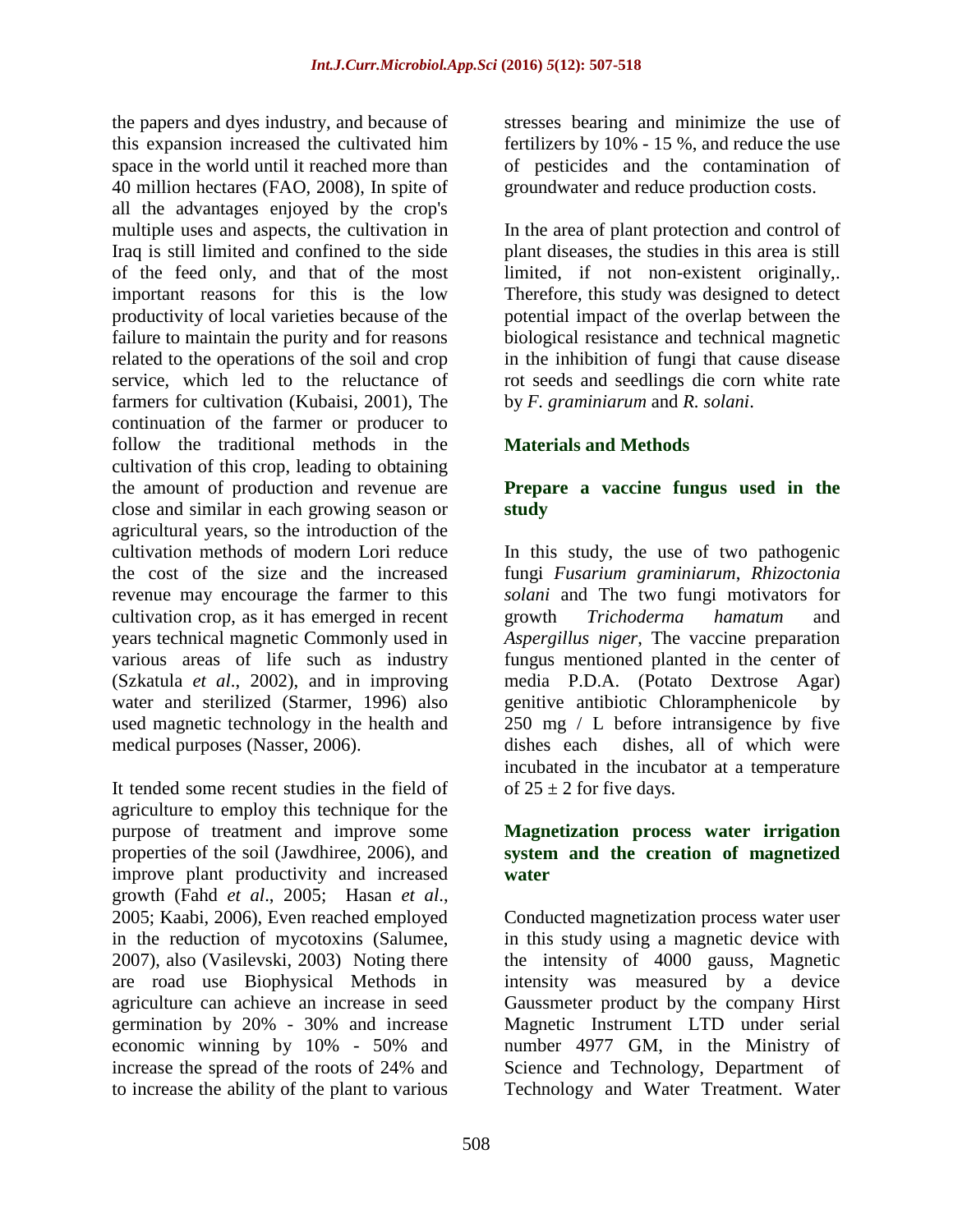system manufactured by using a plastic water tanks capacity of 5 liters. It has been reached reservoirs pump on one hand and a rubber tube connecting the magnet on the other hand, where he was a repeat pass the water through a magnet for five minutes between the reservoirs and water collecting in one of them to be used immediately for watering pots.

## **The effect of irrigation water magnetized and normal use of fungi catalyst for growth in the induction of resistance to the seeds and seedlings of sorghum against pathogenic fungi under study in plastic pots**

The preparation of agricultural soil from mixing soil and Pettmos ratio of 1: 1 And sterilized using commercial formalin solution, which consists of 1:50 formalin / water, The solution is used by  $3 L / m<sup>3</sup>$  soil placed in sealed bags, And left for 3 days and then published the soil for 3 days to remove traces of the toxic substance, Then distributed soil in plastic pots with a diameter 7 cm and depth of 7 cm quantity of 269 cm 3 (Toajn, 1979), Then was added five tablets of all fungal isolates a diameter of 5 mm each pot and mix well with the soil, as shown the following transactions.

- 1- Soil (Control)
- 2- Soil added vaccine fungus *T.hamatum*   $(S.+T.h.)$
- 3- Soil added vaccine fungus *A.niger*  (S.+*A.n.*)
- 4- Soil added vaccine fungus *R.solani*   $(S.+R.s.)$
- 5- Soil added vaccine fungus *F.graminiarum* (S.+*F.g.*)
- 6- Soil added vaccine fungus *T.hamatum*  and *R.solani* (S.+*T.h.*+ *R.s*.)
- 7- Soil added vaccine fungus *T.hamatum*  and  $F_{\text{eq}}$ *F.graminiarum*  $(S_{\text{eq}} + T_{\text{eq}} + F_{\text{eq}})$
- 8- Soil added vaccine fungus *A.niger* and *R.solani* (S.+*A.n.*+ *R.s*.)
- 9- Soil added vaccine fungus *A.niger* and *F.graminiarum* (S.+ *A.n.*+ *F.g*.)

After three days were planting sorghum seeds (Which have been obtained from the field crops department in the College of Agriculture / University of Basra ), Sterilized surface solution concentration of 10% of the commercial sodium hiboklorat solution for 3 minutes, It is then washed with distilled water sterilized three times and then dried on filter paper (Whatman-No 5), And then put sterile distilled water for two hours for the swelling and ease of seeds germination and then cultivated by three seeds per pot and repeated three replications and the use of two factors one irrigation water magnetized and the second ordinary tap water.

The germination rate of sorghum seeds account after three days of planting, It was then healthy seedling rate account after 10 days from emergence above the soil surface, Then remove the two and left one in each planter, Then continued watered whenever the need arises, After 45 days of seed germination was calculated root length by (cm) after washing and disposal of suspended soil and dried on filter paper and then calculate the length of the shoot by (cm) and fresh weight of plants by (g), then dried up after the plants oven temperature 70°C for two days and while the stability of weight and then the rate of the dry weight of plants is calculated by (g) (Al Heloo, 1995, and al-Moussawi, 1998).

An analysis of data under study, according to the analysis of variance for a perfect design of randomization C.R.D. two factors of global experience and compare the test averages less significant difference L.S.D. At the level of 5% probability (Al Rawee and Khalaf, 2000).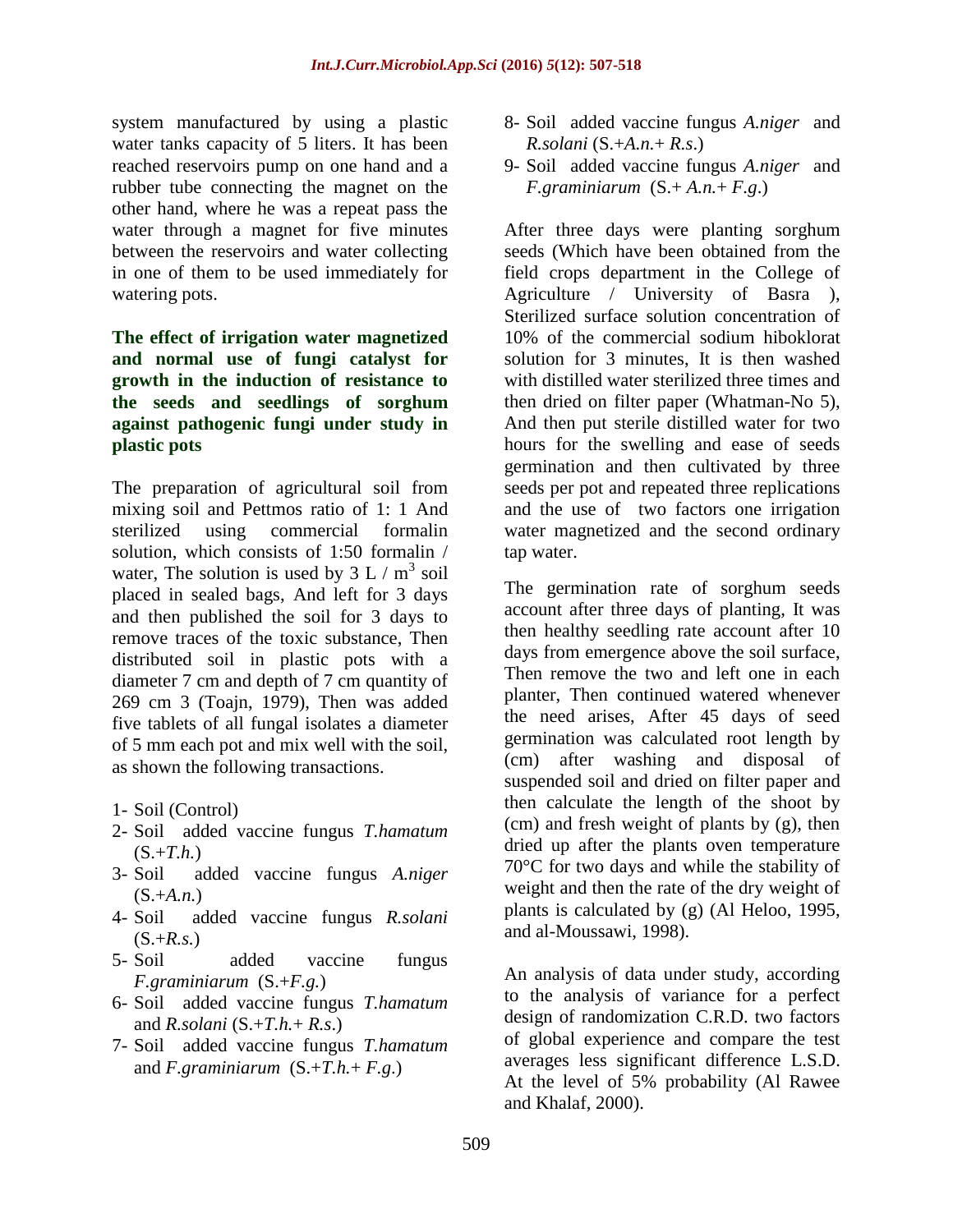#### **Results and Discussion**

## **The effect of bio- resistance and magnetic irrigation water on germinating seeds and rotting rate by two fungi** *Fusarium graminiarum* **and** *Rhizoctonia solani* **to plant sorghum**

The results of the effect of magnetization of irrigation water added to the seeds planted in pots contaminated fungus pathogen *F. g.*, *R. s.* and The two fungi motivators for growth *T. h.*, *A. n.* and the mixture, set out in Table (1) That there is a significant effect between fungal isolates and the mixture in the germination rate of sorghum seeds, it was the highest rate of the presence of fungus *T.h.* was (3) seeds and the least was caused by pathogenic fungus *F.g.* which amounted to (0.33) seed compared with the comparison treatment averaged seed germination where (3) seeds also, The reason for the failure of germination due to the ability of pathogenic fungi to the secretion of enzymes degrading cellulose, caatin and protein that cause rot the seeds or the secretion of toxic metabolic effect materials, leading to failure of germination (Inoue *et al*., 2002), while the seed germination rate in other fungal transactions is (2.5, 2, 2,2, 1.67, 1.33) isolates the effect of {*R.s.*, *A.n*., (*T.h*. + *F.g*.), (*A.n*. + *R.s*.),  $(T.h. + R.s.), (A.n. + F.g.)$ } respectively, clear from the above that the fungus biological resistance *T.h.* has provided protection for the seeds germinate before the incidence of the fungus pathogen and thereby increase the germination percentage as the bio-resistance fungus has Unsolicited privacy and secretion filtrates chemical effect in biological control of pathogens and increase the percentage of germination in addition to penetration to the inside of the seed and the induction of systemic resistance (Howell *et al.*, 2002). It also shows the absence of significant differences in the

treatment of magnetization of the irrigation water that the germination rate  $(2.15)$ seeds compared with ordinary water (tap water), which was the rate of germination  $(1.81)$ seeds, while there was a significant difference between the overlapping transactions as it was the highest rate of seed germination in the overlap with fungus *T.h.* in both treatments (magnetized and plain water) and the treatment of fungus *R.s.* and two fungi mixture  $(A.n. + R.s.)$ , Which overlapped with magnetized water reaching 3 seed and the least with fungus *F.g.* Which overlap with plain water, which was the rate of germination (0) seed compared with the comparison treatment, which was the rate of germination of seeds (3) Seeds.

Explained Salumee (2007) that the water magnetized role in the reduction of Zeralennon by 99.4% as well as the inhibition of the growth of fungus *Fusarium graminearum* on growth media by 30.1%.

The expected results as a result of exposure to magnetic field (whether positive or negative) depends on the physiological condition targeted organism (Jerman *et al*., 1996; Ruzic and Jerman, 1998) as well as environmental factors and biological and other overlapping with the magnetic field (Ruzic *et al*., 2000).

**The effect of overlap between the vital factor with irrigation water magnetization in maintaining sorghum planted in pots with soil treated fungus** *F. graminiarum* **and** *R. solani* **for her safety after 10 days of germination**

The results of the Table (2) the absence of significant differences between the treatment fungus catalyst for growth *T.h.* and the treatment of comparison, reaching the highest rate of the plant healthy after 10 days from germination (3) seedling,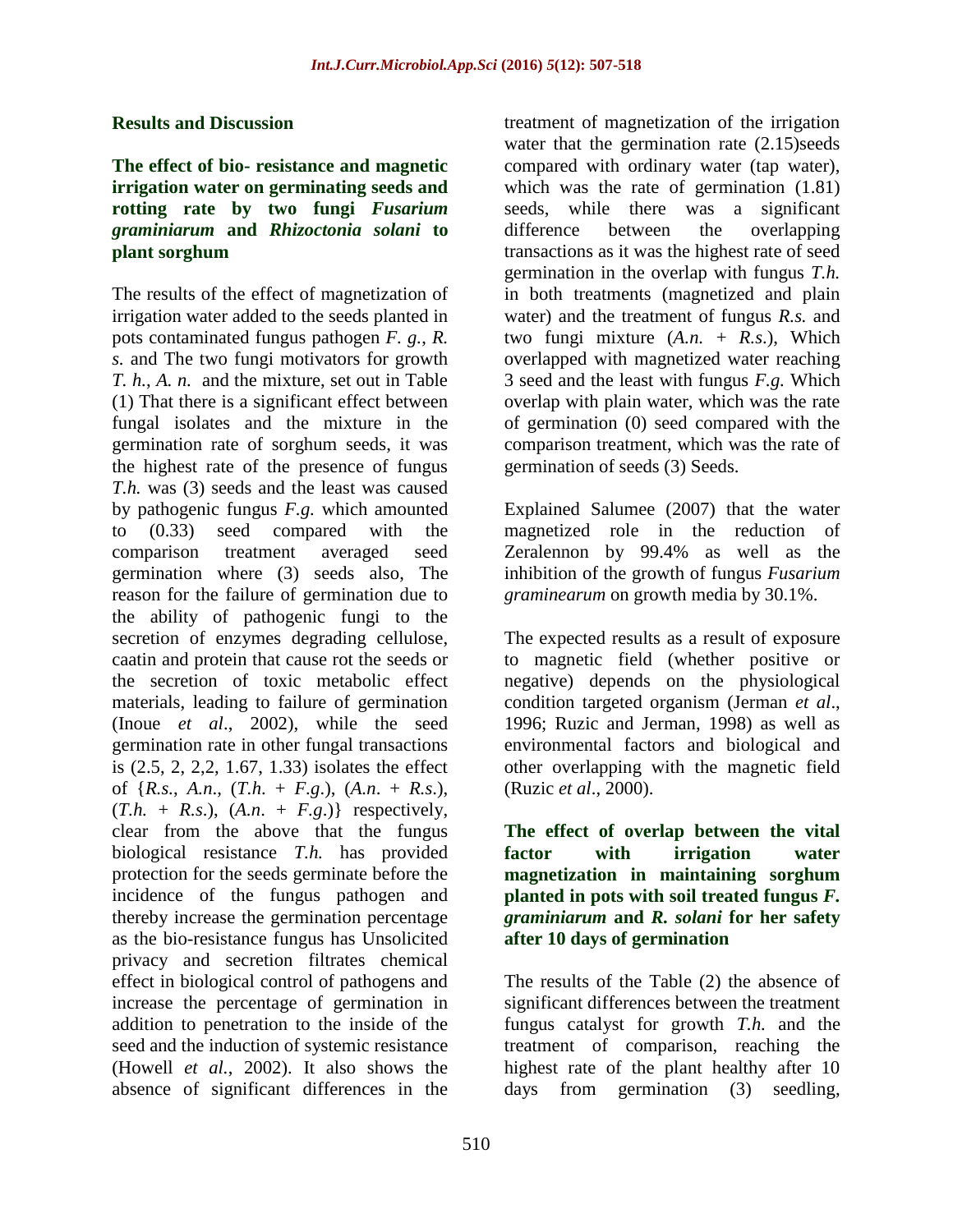compared with the control treatment, which was average (2.83) seedling, while there was a clear effect of pathogenic fungi under study on seedlings, it caused fungus *F.g*. to kill plants fully either growing plants in soil contaminated with fungus *R.s.* the average (0.33) seedling, it is shown in the table below that of water magnetized significant effect compared to irrigate seedlings with plain water, reaching unscathed seedlings irrigated with magnetized water (1.63) seedling, compared with ordinary water, which was the rate of seedlings  $(1.04)$ seedling, the reason for this is that it is accompanied by the magnetization of irrigation water a range of chemical and physical changes of water including increasing the dissolved oxygen ratio and reducing the surface tension and increase the solubility of solids and increase the electrical conductivity and increase the readiness of nutrients in soil and improve the permeability of the cell membrane and low viscosity compared with standard water (Sueda *et al.,* 2007; Toledo, 2008), while there were significant differences clear between the overlap transactions between fungal isolates under study magnetic field, Scarselletti and Faull (1994) has pointed out the existence of a strong relationship between the production Pyrone by the fungus *Trichoderma* spp and its ability to antagonism with *R.solani* and *F.oxysporum* extracellular, also it found that the fungus *T. viride* stimulates defensive response to cotton seedlings against fungus *R.solani* when packaging seeds by germs resistant fungus, and by increasing the production of turbine materials (Terpenoids) which increases the effectiveness of the enzyme peroxidase in the roots of the plant against fungus *R.solani* (Howell *et al*., 2002). The use of the fungus *Trichoderma* spp. led to a significant reduction in the severity of the injury to plants damping off disease, and the roots rot and wilt caused by soil-borne fungi

and portable seeds such as *Fusarium* spp. and *Sclerotium* spp. and *Verticillium dahliae* and *M.phaseolina* (Whipps, 1987; Datnoff, *et al*., 1993; Al-Chaabiand and Matrod, 1994; Jabara, 2002; Kucuk and Kivance, 2003), while noted Diwan (2001) that the fungus *Fusarium* was more prominent on dead seedling of all the fungi causing wilting tomatoes all year round.

## **The interaction effect between the bioresistance and magnetizing irrigation water along the root and vegetative by (cm) to plant sorghum after 45 days of germination**

The results of Table (3) that there is a clear role for fungi stimulating the growth of fungal *T.h.* and *A.n.* to increase the length of root to plant corn, which reached (21.83,16.33 cm) respectively, the least the length of it was due to pathogenic fungi *R.s.* and *F.g.* which was (2.67, 0 cm) respectively, compared with the comparison treatment, which amounted to (14.83 cm), there is also a high catalytic effect of water magnetized along the root of the plant was (14.59 cm) while the length by plain water (8.22 cm), while the highest radically along to plant corn in the treatment of overlap was due to fungus *T.h.* contaminated soil that irrigated by magnetized water that reached (25 cm) compared with the comparison treatment, which amounted to (17 cm).

As for the shoot, there was also a clear impact of the fungus *T.h.* solely or when mixed with pathogenic fungi under study was the length of the shoot (36 cm) and reached when mixing mentioned fungus with pathogenic fungi *R.s., F.g.* (33.67, 18.33 cm) while the length of the shoot to plant sorghum contaminated by fungus *A.n.* (25.67 cm) and when mixed with the two fungi nurses *R.s.* and *F.g.* (15.17, 11.17) cm, respectively, compared with the comparison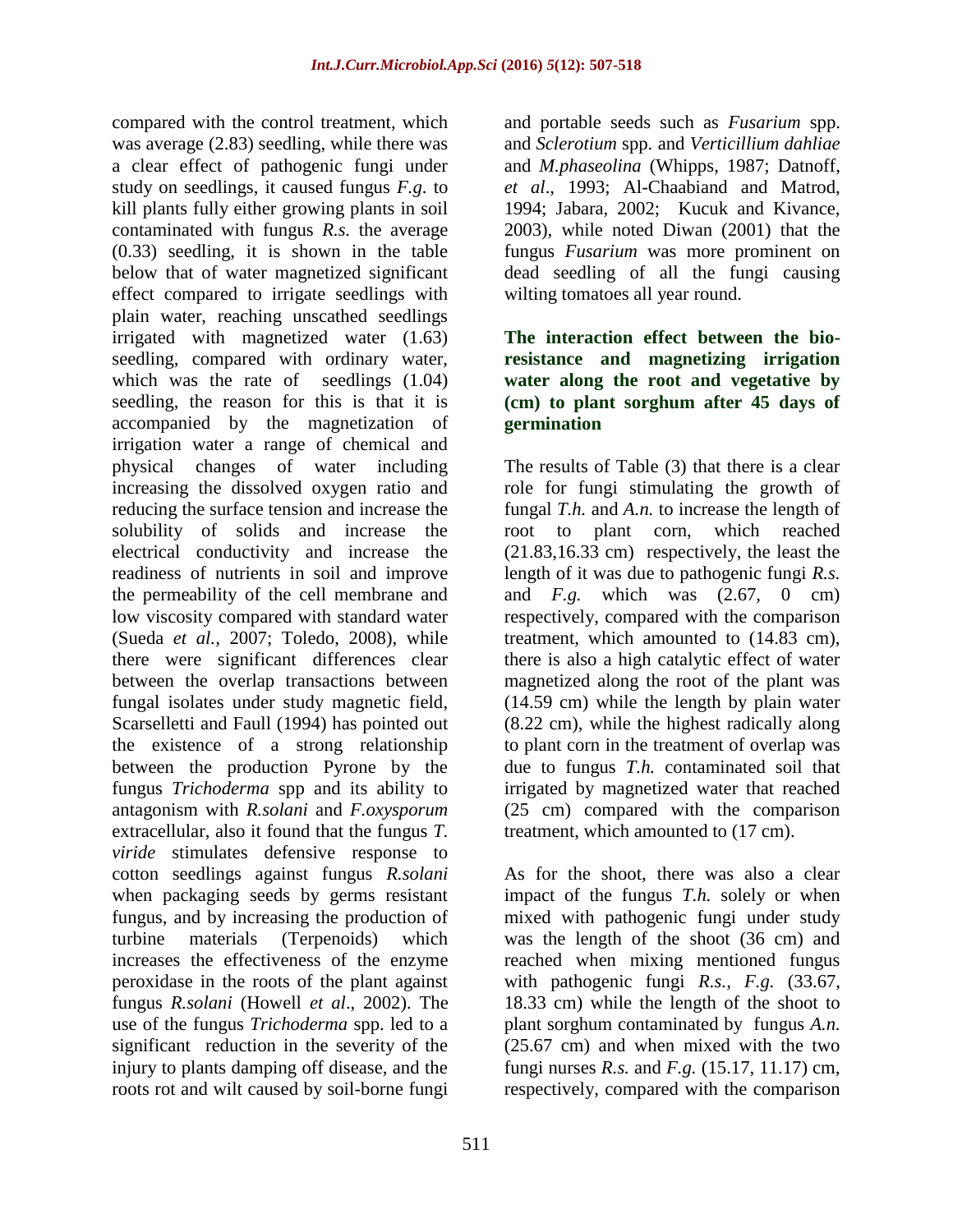treatment that the length of the shoot where (20.67cm) and that this increase may be due to the decomposition of organic materials by fungus *Trichoderma* spp. which in turn frees large amounts of carbon dioxide and therefore carbonic acid, which increases the efficiency of the process of photosynthesis, thus increasing the shoot (AL Hadithi, 2002), on the other hand, it was working to curb the infection fungus pathogen and increase the readiness of nutrients for plants such as nitrogen, sulfur and phosphorus, as it increases the absorption efficiency micronutrients Mn, Fe, Zn, Cu and therefore increase the readiness of the plant and improve shoot and root growth (Altomar *et al.,* 1999; Dewan *et al.,* 2007), the results show the table that the water magnetized big role in increasing the shoot to plant sorghum was (22.59 cm) compared with ordinary

water, which was (13.74 cm), while the results showed that the overlap between the vital impact and water significant differences clear, ranging from ( 0-47 cm).

## **The effect of treatment soil biogenic resistance fungi and magnetic irrigated water in wet weight by (g) to plant**  *sorghum* **after 45 days from germination**

The results of Table (4) that the fungus resistance biogenic *T.h.* Significant effect with fungal transactions where he scored the highest weight of a wet plant sorghum, which amounted to (3.91g) compared with the comparison treatment, which amounted to (2.76 g) while less humid weight was recorder with pathogenic fungi which reached (0) with fungus *F.g.* and (0.85g) with fungus *R.s.*.

| <b>Table.1</b> the effect of irrigation water magnetized and plain water in the germination rate of |
|-----------------------------------------------------------------------------------------------------|
| sorghum seeds planted in pots with soil contaminated by the fungus F, graminiarum and R.            |
| <i>solani</i> and two fungi motivators for growth T.hamatum and A. <i>niger</i>                     |

| Type of water used in irrigation<br><b>Fungus</b> | M.w.  | P.w.        | <b>Mean</b> |
|---------------------------------------------------|-------|-------------|-------------|
|                                                   |       |             |             |
| <b>Control</b>                                    | 3.00  | 3.00        | 3.00        |
| T.h.                                              | 3.00  | 3.00        | 3.00        |
| A.n.                                              | 1.67  | 2.33        | 2.00        |
| R.s.                                              | 3.00  | 2.00        | 2.50        |
| F.g.                                              | 0.67  | 0.00        | 0.33        |
| $T.h.+R.s.$                                       | 1.33  | 2.00        | 1.67        |
| $T.h.+F.g.$                                       | 2.00  | 2.00        | 2.00        |
| $A.n.+R.s.$                                       | 3.00  | 1.00        | 2.00        |
| $A.n.+F.g.$                                       | 1.67  | 1.00        | 1.33        |
| <b>Mean</b>                                       | 2.15  | 1.81        |             |
|                                                   |       |             |             |
| <b>Fungus</b>                                     | water | interaction |             |
|                                                   |       |             | LSD: 0.05   |
| 0.901                                             | 0.425 | 1.275       |             |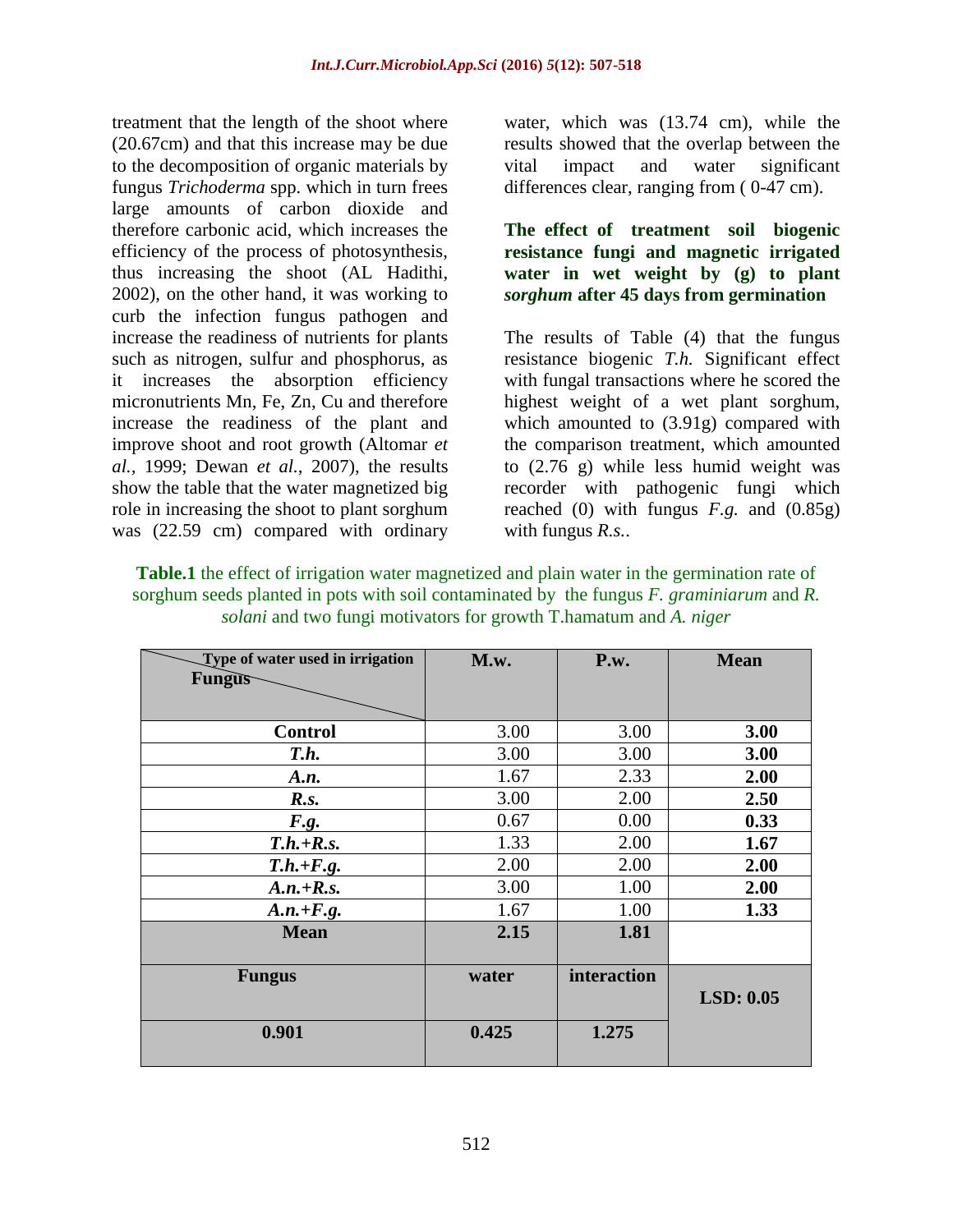**Table.2** the effect of irrigation magnetized water and normal maintain sorghum planted in pots with soil treatment of fungal pathogens *F. graminiarum* and *R. solani* and two fungi motivators for growth *T. hamatum* and *A. niger* and the mixture on the safety of 10 days after germination.

| M.w.  | P.w.         | <b>Mean</b>  |
|-------|--------------|--------------|
|       |              |              |
|       |              |              |
|       |              |              |
|       |              | 2.83         |
|       |              | 3.00         |
| 1.33  | 0.66         | 0.99         |
| 0.66  | 0.00         | 0.33         |
| 0.00  | 0.00         | 0.00         |
| 1.00  | 1.00         | 1.00         |
| 1.33  | 0.66         | 0.99         |
| 3.00  | 1.00         | 2.00         |
| 1.33  | 0.33         | 0.83         |
| 1.63  | 1.04         |              |
|       |              |              |
| water | interaction  |              |
|       |              | LSD: 0.05    |
|       |              |              |
| 0.212 | 0.637        |              |
|       |              |              |
|       | 3.00<br>3.00 | 2.66<br>3.00 |

**Table.3** the effect of overlap between the biogenic resistance and the magnetized water along the root and vegetative by (cm) to plant sorghum after 45days of germination

| growth standard                                          |               | root length (cm) |             |             | The length of the shoot (cm) |       |             |
|----------------------------------------------------------|---------------|------------------|-------------|-------------|------------------------------|-------|-------------|
| <b>Type of water used in irrigation</b><br><b>Fungus</b> |               | M.w.             | P.w.        | <b>Mean</b> | M.w.                         | P.w.  | <b>Mean</b> |
| <b>Control</b>                                           |               | 17.00            | 12.67       | 14.83       | 22.67                        | 18.67 | 20.67       |
| T.h.                                                     |               | 25.00            | 18.67       | 21.83       | 40.00                        | 32.00 | 36.00       |
| A.n.                                                     |               | 21.33            | 11.33       | 16.33       | 29.00                        | 22.33 | 25.67       |
| R.s.                                                     |               | 5.33             | 0.00        | 2.67        | 5.67                         | 0.00  | 2.83        |
| F.g.                                                     |               | 0.00             | 0.00        | 0.00        | 0.00                         | 0.00  | 0.00        |
| $T.h.+R.s.$                                              |               | 13.33            | 10.33       | 11.83       | 47.00                        | 20.33 | 33.67       |
| $T.h.+F.g.$                                              |               | 21.33            | 10.33       | 15.83       | 23.67                        | 13.00 | 18.33       |
| $A.n.+R.s.$                                              |               | 11.33            | 7.33        | 9.33        | 19.33                        | 11.00 | 15.17       |
| $A.n.+F.g.$                                              |               | 16.67            | 3.33        | 10.00       | 16.00                        | 6.33  | 11.17       |
| <b>Mean</b>                                              |               | 14.59            | 8.22        |             | 22.59                        | 13.74 |             |
|                                                          | <b>Fungus</b> | water            | interaction |             | <b>Fungus</b>                | water | interactio  |
| LSD: 0.05                                                |               |                  |             |             |                              |       | $\mathbf n$ |
| 5.699                                                    |               | 2.686            | 8.059       |             | 6.417                        | 3.025 | 9.076       |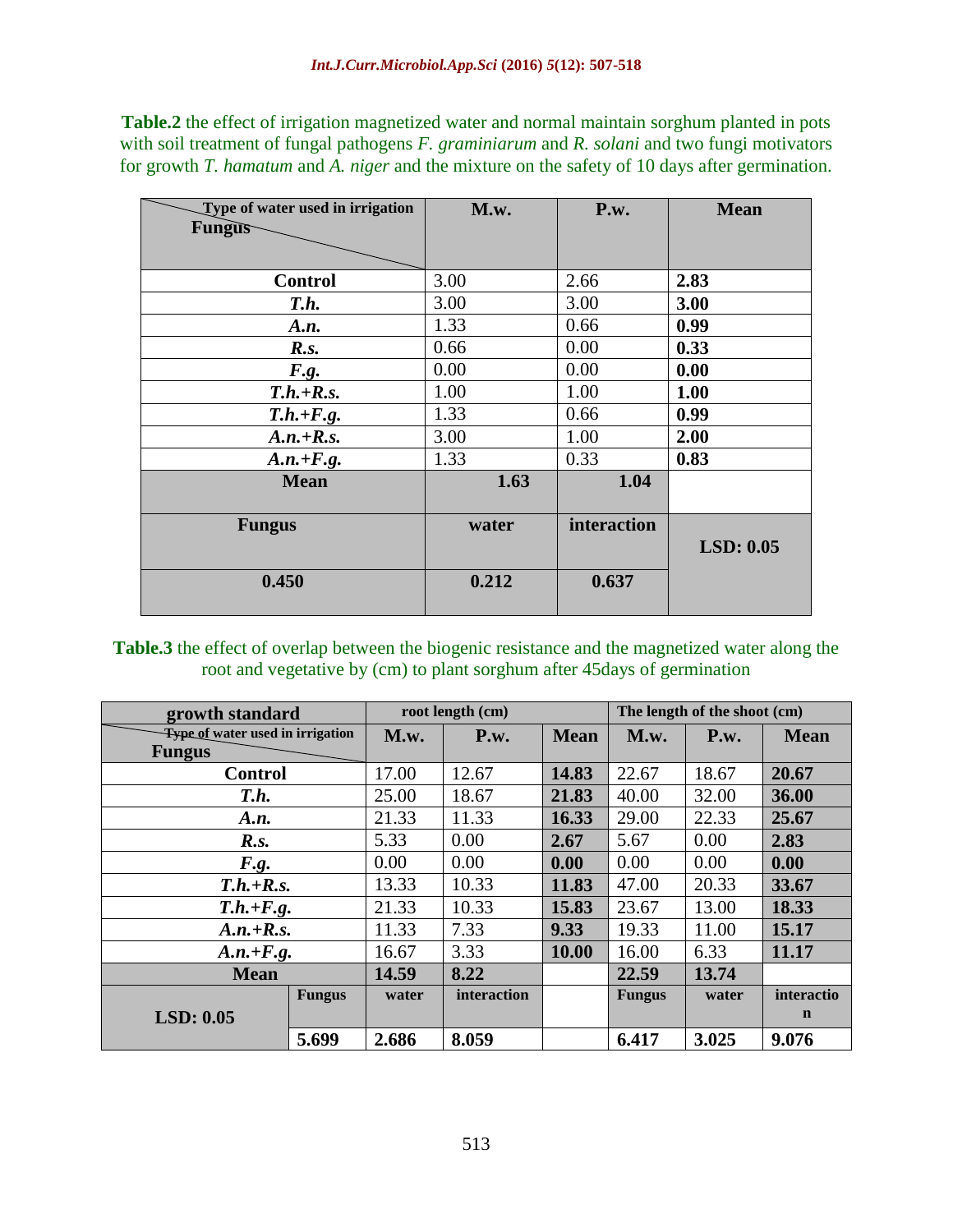|  | <b>Table.4</b> the effect of treatment soil biogenic resistance fungi and magnetic irrigated water in |  |  |  |  |
|--|-------------------------------------------------------------------------------------------------------|--|--|--|--|
|  | wet weight $(g)$ of the plant sorghum after 45 days from germination                                  |  |  |  |  |

| Type of water used in irrigation | M.w.  | P.w.        | <b>Mean</b> |
|----------------------------------|-------|-------------|-------------|
| <b>Fungus</b>                    |       |             |             |
|                                  |       |             |             |
| <b>Control</b>                   | 3.13  | 2.40        | 2.76        |
|                                  |       |             |             |
| T.h.                             | 4.66  | 3.16        | 3.91        |
| A.n.                             | 3.73  | 2.17        | 2.95        |
| R.s.                             | 1.70  | 0.00        | 0.85        |
| F.g.                             | 0.00  | 0.00        | 0.00        |
| $T.h.+R.s.$                      | 2.76  | 1.26        | 2.01        |
| $T.h.+F.g.$                      | 2.50  | 1.56        | 2.03        |
| $A.n.+R.s.$                      | 2.13  | 1.30        | 1.71        |
| $A.n.+F.g.$                      | 3.73  | 0.34        | 2.03        |
| <b>Mean</b>                      | 2.70  | 1.35        |             |
|                                  |       |             |             |
| <b>Fungus</b>                    | water | interaction |             |
|                                  |       |             | LSD: 0.05   |
|                                  |       |             |             |
| 0.772                            | 0.364 | 1.093       |             |
|                                  |       |             |             |

**Table.5** the effect of the treatment of soil by biogenic resistance fungi and magnetic irrigate water in the dry weight of the plant sorghum after three days of the expense of wet weight

| Type of water used in irrigation | M.w.  | P.w.        | <b>Mean</b> |
|----------------------------------|-------|-------------|-------------|
| <b>Fungus</b>                    |       |             |             |
|                                  |       |             |             |
| <b>Control</b>                   | 0.907 | 0.687       | 0.790       |
| T.h.                             | 1.117 | 0.937       | 1.020       |
| A.n.                             | 0.373 | 0.253       | 0.310       |
| R.s.                             | 0.037 | 0.000       | 0.010       |
| F.g.                             | 0.000 | 0.000       | 0.000       |
| $T.h.+R.s.$                      | 0.273 | 0.573       | 0.420       |
| $T.h.+F.g.$                      | 0.100 | 0.023       | 0.060       |
| $A.n.+R.s.$                      | 0.077 | 0.043       | 0.060       |
| $A.n.+F.g.$                      | 0.060 | 0.007       | 0.030       |
| <b>Mean</b>                      | 0.327 | 0.280       |             |
| <b>Fungus</b>                    | water | interaction | LSD: 0.05   |
| 0.095                            | 0.044 | 0.134       |             |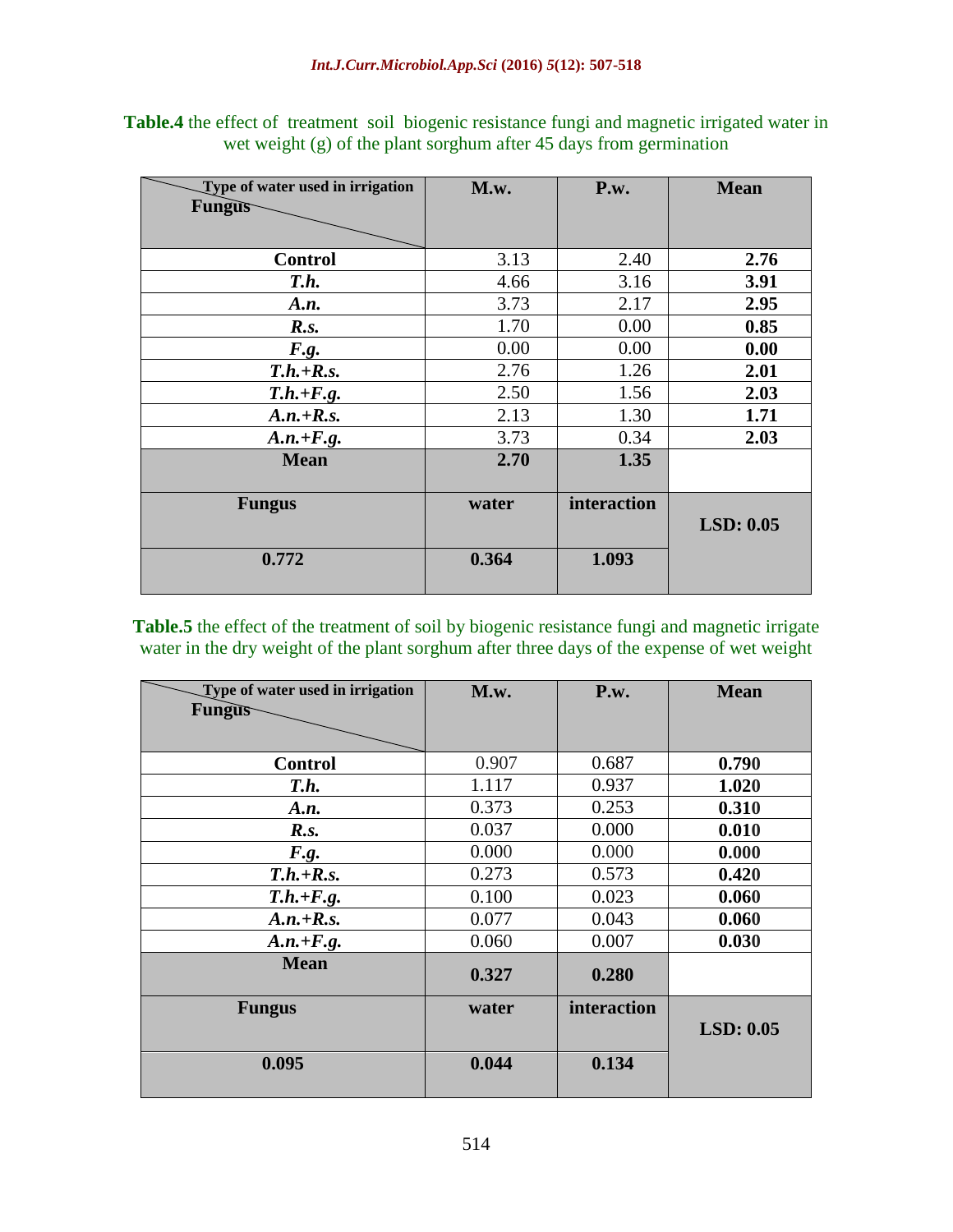The increase in wet and dry weight may be due to the ability of fungi biological resistance to excrete some of the toxic substances of pathogenic fungi (AL Bahadli *et al*., 1986), and showed the same results that the effect of magnetized water in the wet weight of the plant was plant weight coefficient by (2.7g) while the weight with plain water (1.35g) as for the overlap between the water and fungal isolates there was a big significant difference was the highest wet weight of plants irrigated with water magnetized and factories fungus *T.h.* was (4.66g) and the very least with the two fungi  $F.g.$  and  $R.s.$  was  $(0 g).$ 

In a study conducted by Al Adjadjiyan (2002) targeted he effect of the magnetic field in some growth standards to plant yellow corn has got a significant increase in wet weight of shoots and plant height when treated seed corn magnetic field intensity 1500 gauss (0.15 tesla) for ten minutes, as it happened (Racucin *et al.*, 2006) similar results when exposing the seedlings of corn to a magnetic field intensity 50-250 milli tesla (500-2500 gauss) for 11 days, and Al Maadida (2006), which pointed to the existence of a significant increase in fresh and dry weight of root and shoot of the plant Zinnia elegans when magnetized irrigation water intensity 500-1500 gauss.

## **The effect of the treatment of soil biogenic resistance fungi and magnetic irrigate water in the dry weight of the plant**  *sorghum* **after three days of the expense of wet weight**

Results from Table (5) that biogenic resistance Fungi role in dry weight increase to plant *sorghum* was the highest dry weight of the plant (1.02g) when the treatment of the soil fungus *T.h*., while the fungus pathogen *R.s.* role in reducing the dry weight of the plant where he was (0.01g) compared with the comparison treatment, which amounted to  $(0.79 \text{ g})$ , also shows that the water magnetized role in dry weight increase of the plant has been found that the average weight was (0.327 g) compared with ordinary water, which reached (0.28g) while the plant weight in the overlap between the water and fungi different, reached above the soil treated fungus *T.h.* and irrigated water magnetized was (1.117g) and the very least with pathogenic fungi under study *R.s.* and *F.g*. both when irrigate the soil with water magnetized or normal.

Also it found (Racucin *et al*., 2006) an increase in the dry weight and wet and lengths seedling corn exposed to a magnetic field ranging from a magnitude of between 50-250 milli tesla for a period of 11 days, and agree the above results with what says (Elfadil and Abdallah, 2013) at the irrigation plant sorghum magnetized water led to a noticeable increase in fresh and dry weight of the plant and also the results agreed with what he got (Al Mashhadani *et al*., 2016) at the treatment plant wheat class (Digila, Furrat and Tamooz) by magnetized water led to an increase in standards plant growth (weight of roots wet and dry, the plant wet and dry weight).

# **References**

- Al Adjadjiyan, A. 2002. Study of the influence of magnetic field on the some biological characteristics of *Zea mais*. *J. Central European Agri.,* 3(2): 89-94.
- AL Bahadli, A.H., Ayad A.W.H., Mohammed, B.H., Moatasem S.A. 1986. Infecting tomato fruits of the fungus Alternaria alternata and toxins produced by. Fourth Scientific Conference of the Scientific Research Council*. Proceedings of agricultural research,* (3): 1531-1537.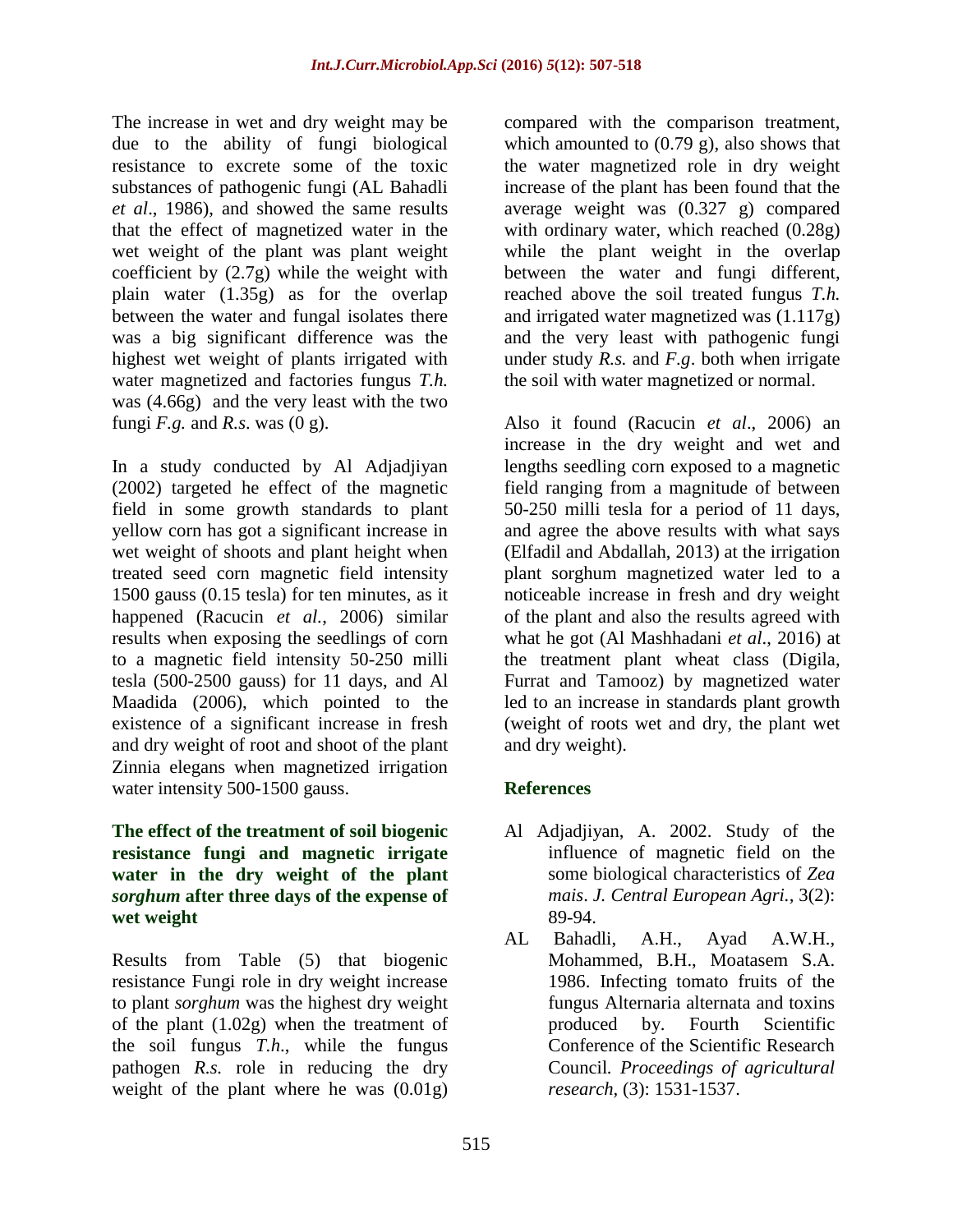- AL Hadithi, B.A.A. 2002. Enzymatic activity of the fungus *Trichoderma harzianum* in soil and plant growth holds tomato. PhD thesis. College of Agriculture, Baghdad University
- AL Heloo, Y.A.S. 1995. Some fungi accompanying the roots of the tomato and its relationship to the growth of the host and the death of seedling disease caused by fungus *Fusarium oxysporum* f.sp*.lycopersici*. M.Sc. thesis, Collage of Agriculture, University of Basra 0.62 pages.
- AL Jawdhiree, H.W.A. 2006. The effect of water quality and the magnetization and the levels of potassium fertilizer in some chemical characteristics of soil and growth holds the yellow corn. M. Sc. thesis, Department of Soil and water. College of Agriculture, Baghdad University, 135 p.
- AL Kaabi, M.J.M. 2006. The effect of the use of magnetized water in irrigation and spraying urea, iron and zinc in the growth of the local orange seedlings. M.Sc. thesis, Department of Horticulture. College of Agriculture. Baghdad University 0.101 p.
- AL Kubaisi, M.I. 2001. The impact of the dates and methods of adding nitrogen fertilizer to the growth of crop cultivars of sorghum M. Sc. thesis - Collage of Agriculture - University of Baghdad, Iraq.
- AL Maadida, A.F.Q. 2006. The effect of magnetic technology in some ornamental plants. Doctoral thesis. Department of Horticulture. College of Agriculture, Baghdad University. \ 150 p.
- AL Moussawi, L.A.L. 1998. The study of throw fungi and fungal pathogens of okra seedlings present in the soils some areas of Basra. M.Sc. thesis -

College of Science - University of Basra. 119 pages.

- AL Rawee, K.M., A.A. Khalaf. 2000. Design and analysis of agricultural experiments. The Ministry of Higher Education and Scientific Research. University of Al Mosul. National Library institution for printing and publishing. 488 p.
- AL Tomare, C., Norvell, W.A., Bjorkman, T. and Harman, G.E. 1999. Solubilization of phosphates and micronutrients by the plant growth promoting and biocontrol fungus *Trichoderma harzianum* Rifai 1295- 22. *Appl. Environ. Microbiol.,* 65: 2926-2933.
- Al-Chaabiand, S. and Matrod, L. 1994. Evaluation of biocontrol efficacy on pathogenic. Soil borne fungi. *Arab J. Pl. Prot.*, 12 (1):49
- Al-Mashhadani, I.I.H., Khalid A.R., Eman, N.I., Salah M.H. 2016. Effect of Magnetic Water Treatment on Salt Tolerance of Selected Wheat Cultivars. *J. Int. Environ. Application & Sci.,* Vol. 11(1): 105- 109.
- Attia, H.J., Khudair, A., Zafer, J.A. 2001. The effect of plant density and fertilization in the growth and holds sorghum. *Iraqi J. Agri. Sci.,* Volume 32 Issue 2005.
- Datnoff, LE., Nemec, S. and Pochronezy, K. 1993. Biological control of *Fusarium* crown and root rot of tomato. *Phytopathol.,* 83: 1046-1047.
- Diwan, M.M. 2001. Practical and effective way to resist the life of wilting tomato diseases using animal manure as a carrier of the fungus *T.harzianum*. *Babylon Magazine*, Volume 6 Number 3.
- Diwan, M.M., Adraa I.S., Cahaeer M. 2007. The effect of micronutrients in enhancing the capacity of fungus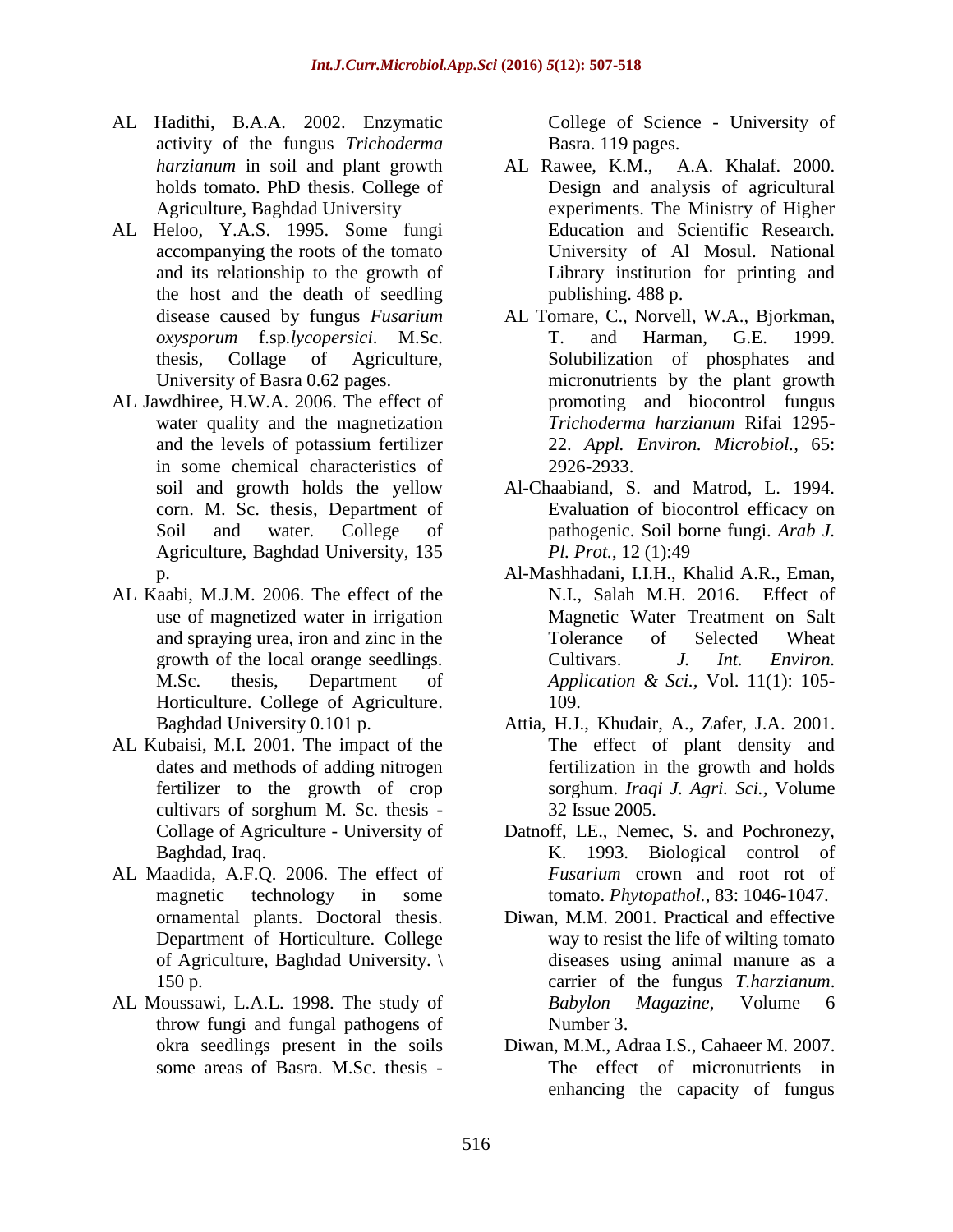*Trichoderma harzianum* Rifai to improve okra plants wilt resistant *Rhizoctonia* growth. Accepted for publication in the Journal of the University of Karbala scientific.

- El Fadil, A.G., R.A. Abdallah. 2013. Effect of light, ultra violet and magnetized water on the growth and development of Dura (*Sorghum sp*.). *Agri. Biol. J. North America,* ISSN Print: 2151- 7517, ISSN Online: 2151-7525, doi:10.5251/abjna.2013.4.2.91.96 © 2013, Science Huβ, <http://www.scihub.org/ABJNA>
- Fahed, A.A., Koutaiba, M.H., Adnan, H.F., Tariq, L.R. 2005. Adaptation Magnetic of properties to salt water for crops: yellow corn and wheat. *Iraqi J. Agri. Sci.,* 0.36(1): 29-34.
- FAO. 1998. year Book. Production.V.52. FAO. 2008.

https://www.faostata.fao.org/site

- Hassan, K.M., Ali F., Adnan F.H., Tariq, L.R. 2005. Adaptation Magnetic of properties to salt water for irrigation purposes sunflower crop. *Iraqi J. Agri. Sci.,* 0.36(1): 25-28.
- Howell, C.R., Hanson, L.E. Stipanovic, R.D. and Puckber, L.S. 2002. Introduction of trepenoid synthesis in cotton root and control of *Rhizoctonia solani* by seed treatment with *Trichoderma* vi. *Phytopathol.,* 90: 248-252
- Inoue, I., Namiki, F. and Tsuge, T. 2002. Plant colonization by vascular wilt fungus *Fusarium oxysporum* requires FOW1, age coding amitochondrial protein. *The Plant Cell, American Society of Plant Biologists,* 14:1869- 1883.
- Jabara, I.M. 2002. The effect of solar pasteurization in survival of the pesticide resistance biogenic challenge *Trichoderma harzianum* and *Paecilomyces lilacinus*

steadfastness in the fight against some of the roots of disease in protected agriculture. M. Sc. thesis College of Agriculture - University of Baghdad.

- Jerman, I., M. Berden., and R. Ruzic. 1996. Biological influence of ultraweak supposedly EM radiation from organisms mediated throngh water. *Electro and Magnetobiol.,* 15(3): 229- 244.
- Kucuk, C. and Kivance, M. 2003. Isolation of *Trichoderma* spp. and determination of their antifungal, biochemical and physiological features. *Turk. J. Biol.,* 27: 247-253
- Nasser, K.A.A. 2006. The effect of the use of magnetized water in some aspects of performance in rats. Master Thesis. Genetic Engineering Institute and ecological technologies for postgraduate studies. Baghdad University.
- Racucin, M., G.H. Calngaru and D.E. Creanga. 2006. Static magnetic field influence on some plant growth. *Rom. J. Phys.,* 51(1-2): 245-251.
- Ruzic, R., D. Vodnik and I. Jerman.2000. Influence of alumininum in biological effects of EIF magnetic field stimulation. *Electro and Magnetobiol.,* 19(1): 57-68.
- Ruzic, R., N. Gogala. and I. Jerman.1998. Water stress reveals effect of Elf magnetic fields on the growth on seedling. *Electro and Magnetobiol.,*  17(1): 17-30.
- Salumee, A.K. 2007. Detection Zeraalenone in yellow corn and shorthand toxicity. M. Sc. thesis, Department of Plant Protection. College of Agriculture. Baghdad University.
- Scarselletti, R. and Faull, J. 1994. Invitro activity of 6-pentyl-alpha-pyrone a metabolite of *T. harzianum* in the inhibition of *R. solani* & *Fusarium oxysporum* f. sp. *lycopersici. Mycol.*